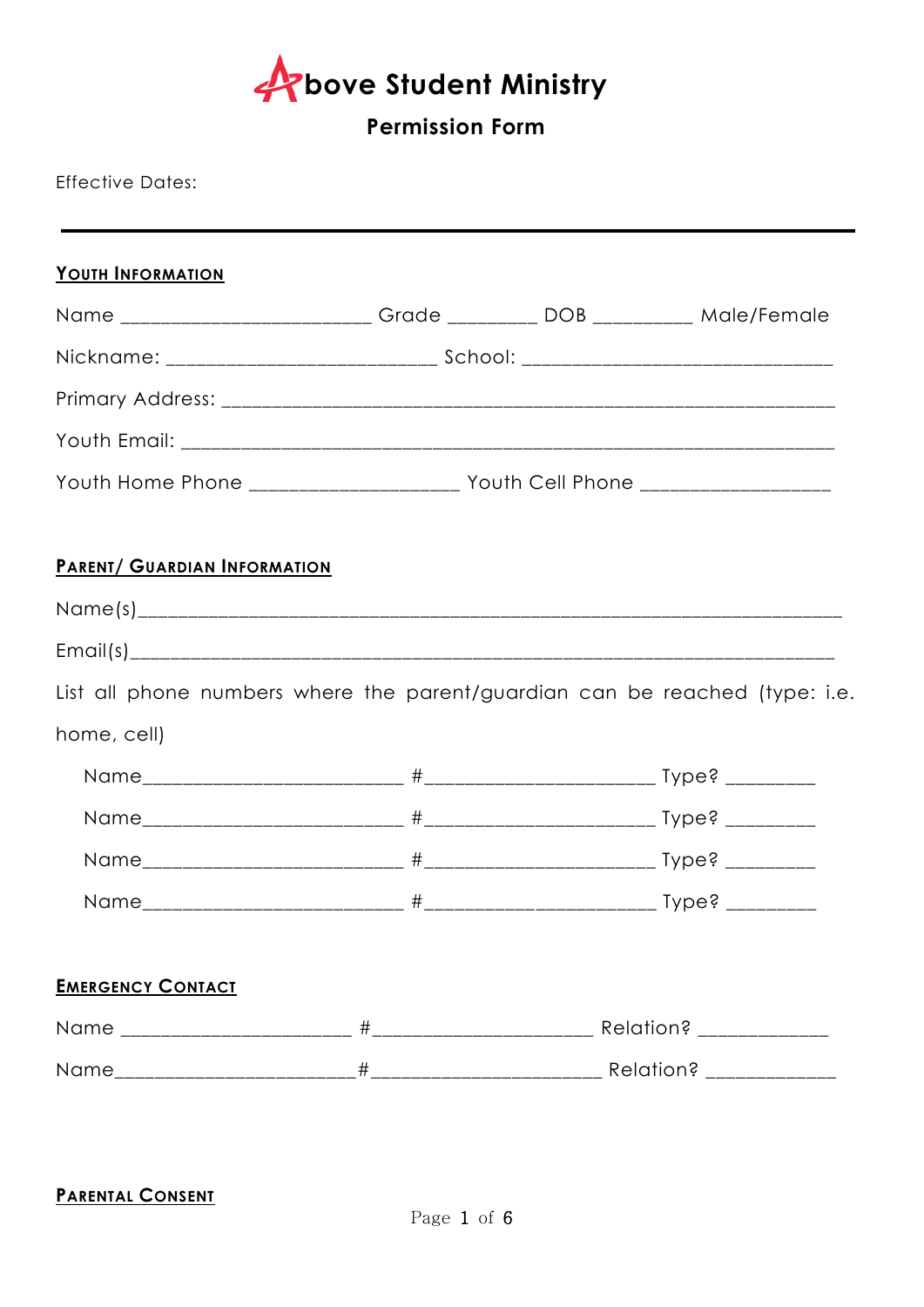The undersigned does hereby give permission for my child \_\_\_\_\_\_\_\_\_\_\_\_\_\_\_\_\_\_\_\_\_\_\_\_\_\_\_\_ (child's name) ("Participant"), to attend and participate in any ABF student ministry activities, events, and/or retreats on:\_\_\_\_\_\_\_\_\_\_\_\_\_\_\_\_\_\_\_\_\_\_\_\_\_\_\_\_\_\_\_\_\_\_\_\_\_.

LIABILITY RELEASE: In consideration of Above and Beyond Fellowship allowing the Participant to participate in student ministry (Sunday worship, Sunday meeting, Activities, Events, Retreats, Lock-Ins, Trips), I, the undersigned, do hereby release, forever discharge and agree to hold harmless Above and Beyond Fellowship, its pastors, ministry leaders, employees, and volunteers (collectively herein the "Church") from any and all liability, claims or demands for accidental personal injury, sickness or death, as well as property damage and expenses, of any nature whatsoever which may be incurred by the undersigned and the Participant while involved in the student ministry activities. I the parent or legal guardian of this Participant hereby grant my permission for the Participant to participate fully in student ministry activities, including trips away from the church premises. Furthermore, I, on behalf of my minor Participant, hereby assume all risk of accidental personal injury, sickness, death, damage and expense as a result of participation in recreation and work activities involved therein. The undersigned further hereby agrees to hold harmless and indemnify said Church for any liability sustained by said Church as the result of the negligent, willful or intentional acts of said Participant, including expenses incurred attendant thereto.

MEDICAL TREATMENT PERMISSION: I authorize an adult, in whose care the minor has been entrusted, to consent to any emergency x-ray examination, anesthetic, medical, surgical or dental diagnosis or treatment and hospital care, to be rendered to the minor under the general or special supervision and on the advice of any physician or dentist licensed under the provisions of the Medical Practice Act on the medical staff of a licensed hospital or emergency care facility. The undersigned shall be liable and agrees to pay all costs and expenses incurred in connection with such medical and dental services rendered to the aforementioned youth pursuant to this authorization.

EARLY RETURN HOME POLICY: Should it be necessary for my child to return home due to medical reasons, disciplinary action or otherwise, the undersigned shall assume all transportation costs and responsibility.

TRANSPORTATION PERMISSION: The undersigned does also hereby give permission for my child to ride in any vehicle driven by an approved and licensed ADULT chaperone while attending and participating in activities sponsored by ABF. My child/youth and I understand that SEAT BELTS MUST BE WORN AT ALL TIMES during transportation.

| Name of youth participant | Signature of youth participant | Date |
|---------------------------|--------------------------------|------|
|                           |                                |      |
| Name of parent/guardian   | Signature of parent/guardian   | Date |
|                           | <b>MEDICAL INFORMATION</b>     |      |

Page 2 of 6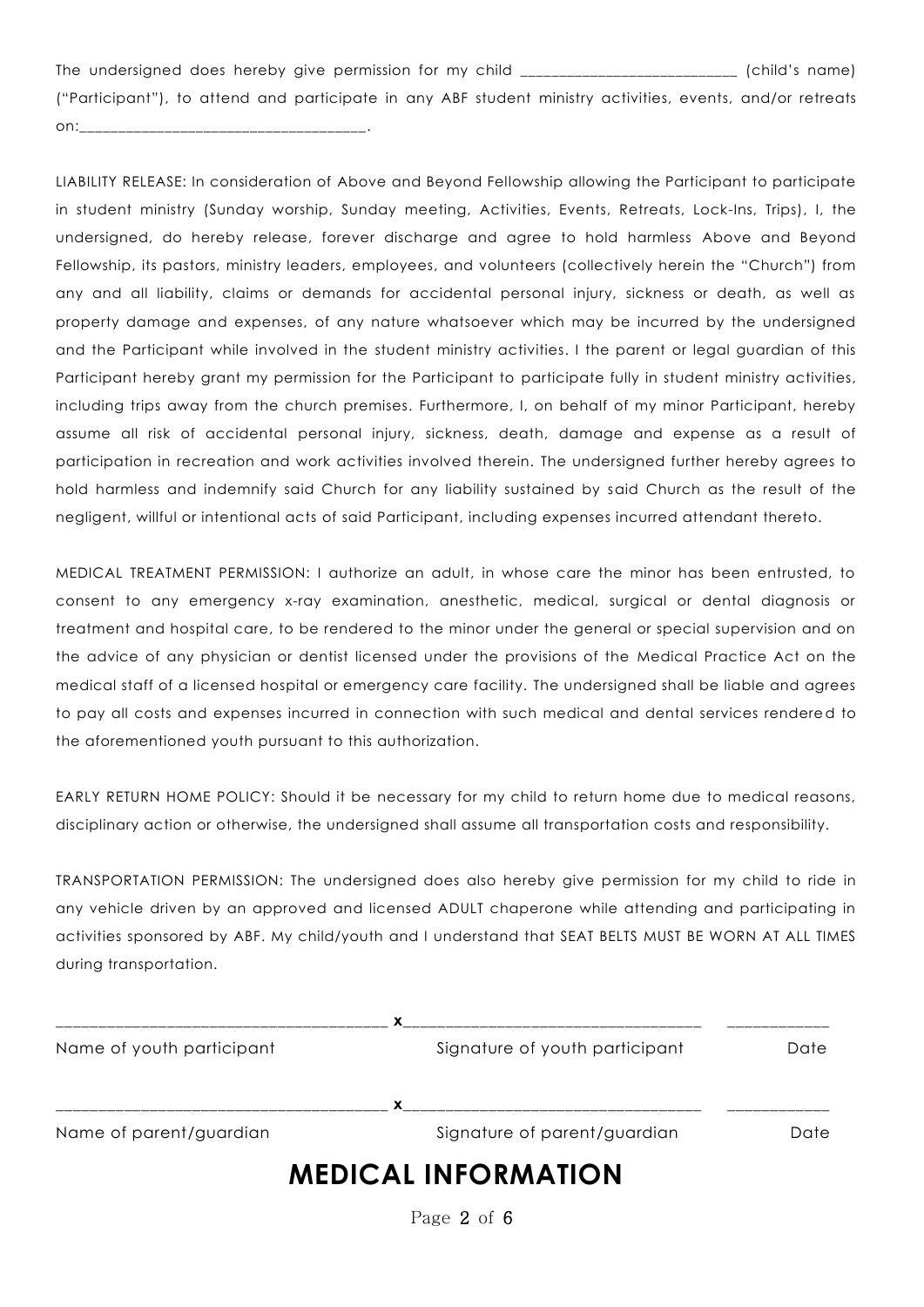| <b>YOUTH INFORMATION</b> (Please Print)                                     |  |
|-----------------------------------------------------------------------------|--|
|                                                                             |  |
|                                                                             |  |
|                                                                             |  |
| <b>PARENT/GUARDIAN CONTACT INFORMATION</b>                                  |  |
|                                                                             |  |
| List all parent/guardian contact phone numbers in best order to be reached: |  |
| <b>NON-PARENT/GUARDIAN EMERGENCY CONTACTS</b>                               |  |
|                                                                             |  |
|                                                                             |  |
| PRIMARY CARE PHYSICIAN                                                      |  |
|                                                                             |  |
|                                                                             |  |
|                                                                             |  |
|                                                                             |  |
| <b>INSURANCE INFORMATION</b>                                                |  |
|                                                                             |  |
|                                                                             |  |
|                                                                             |  |

**Required**: Attach a copy of medical insurance card here.

#### **MEDICATION:**

List all medications the youth will take during any youth ministry trips, retreats, or events. This includes any prescription, non-prescription medications, herbal supplements and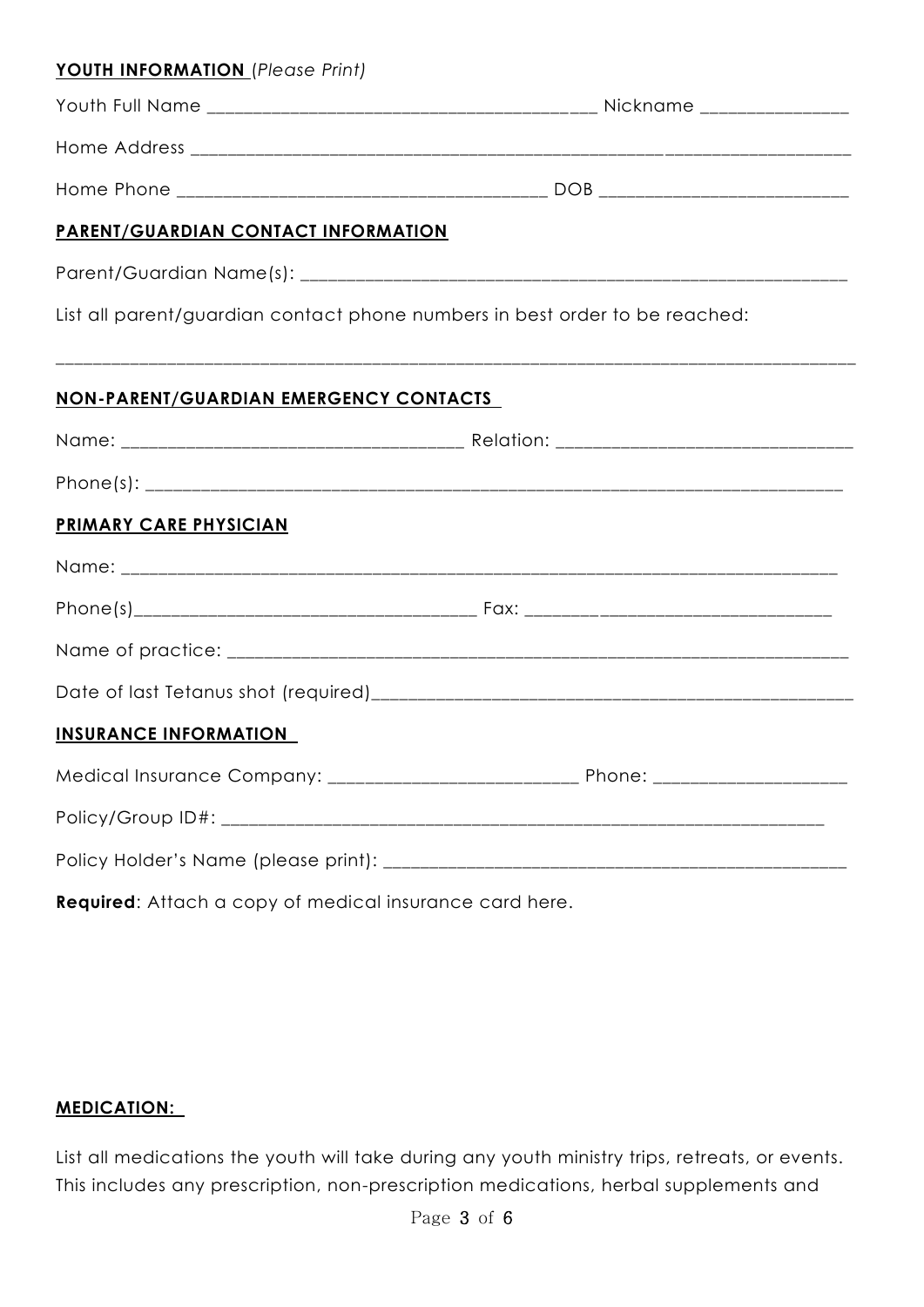vitamins. Any participant under the age of 18 is required to give **ALL MEDICATIONS to the ministry leader in their original containers with complete dispensing instructions before the start of the event. Youth are not permitted to carry any prescription or nonprescription medication and will be sent home at the parent/guardian's expense if they do.** 

|          | <b>Medication Name Dose Treatment for</b> | <b>Dispensing instructions</b>                                      |
|----------|-------------------------------------------|---------------------------------------------------------------------|
| Example: |                                           |                                                                     |
| Zyrtec   |                                           | 5mg Seasonal allergies Take one pill daily in the morning with food |
|          |                                           |                                                                     |

\_\_\_\_\_\_\_\_\_\_\_\_\_\_\_\_\_\_\_\_\_\_\_\_\_\_\_\_\_\_\_\_\_\_\_\_\_\_\_\_\_\_\_\_\_\_\_\_\_\_\_\_\_\_\_\_\_\_\_\_\_\_\_\_\_\_\_\_\_\_\_\_\_\_\_\_\_\_\_\_\_\_\_\_\_\_ \_\_\_\_\_\_\_\_\_\_\_\_\_\_\_\_\_\_\_\_\_\_\_\_\_\_\_\_\_\_\_\_\_\_\_\_\_\_\_\_\_\_\_\_\_\_\_\_\_\_\_\_\_\_\_\_\_\_\_\_\_\_\_\_\_\_\_\_\_\_\_\_\_\_\_\_\_\_\_\_\_\_\_\_\_\_

**Over-the-Counter Medication Permission:** Do you give permission for your child to be given over-the-counter medication as needed and as directed on the label, to treat non-emergency medical conditions that do not require a doctor or hospital visit such as a minor headache, stomachache, or allergic reaction (i.e. Tylenol, Advil, antacids, Benadryl) while at a youth ministry event?

**No**. Contact me or get medical help if my child has any minor medical concerns. Parent signature

**Yes.** I give permission for a ministry leader to give my child approved over-thecounter medications as directed on an as needed basis to treat non-emergency medical conditions.

Parent Signature

MEDICAL CONDITIONS: Please answer in detail if applicable or write N/A. Attach additional pages if necessary.

List any medical conditions you have (asthma, diabetes, epilepsy, etc.):

List any allergies (drug/medicine, food, and/or environmental) and the severity and type of reaction:

Please explain any other pertinent information about the participant (i.e. physical, behavioral, or emotional) that would be important for the adult leaders to know.

# **ABF Student Ministry Covenant of Community Expectations**

The following rules and guidelines are equally binding on adult leaders/chaperones and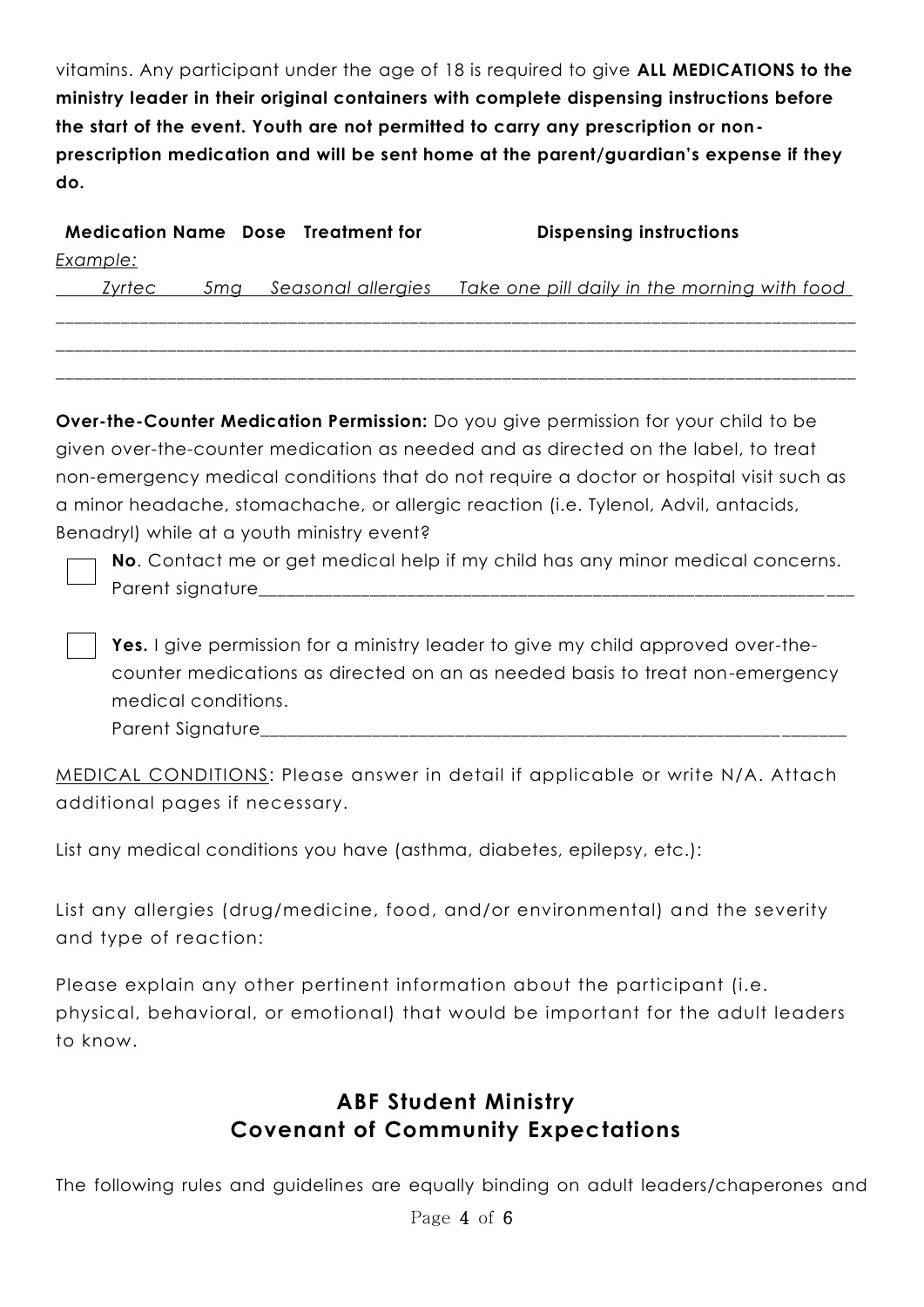youth.

#### **NON-NEGOTIABLE RULES**

Any participant failing to abide by these rules will be sent home immediately at personal/family expense.

- No use of illicit drugs or alcohol
- Presence at and full participation in all group activities, including adherence to curfews and other time-related instructions
- No sexual misconduct (defined as exposure, touching, or inappropriate reference to body areas normally covered by undergarments)
- Must be in assigned rooms by designated time
- Coed visitation only in assigned community room
- Smoking and the use of tobacco products are not allowed to, from, or during any trip.
- Will not break any American laws in the United States or any other country.

### **GUIDELINES FOR LIVING IN CHRISTIAN COMMUNITY**

- Participants will be respectful, encouraging, and will maintain a positive attitude toward others at all times, recognizing Christ's presence in each other.
- Participants will be respectful of both common living spaces and the property of others.
- Participants will avoid the use of foul language, cursing, or any speech (including "humor") which puts down, makes fun of, or stereotypes other persons or groups.
- Sleeping areas for males and females will be separate.

**Youth Participant's Statement:** By signing this form, I pledge to honor God and respect others during this activity by following the rules and guidelines printed above. I understand that I cannot participate in the activity unless this completed form is on file.

x\_\_\_\_\_\_\_\_\_\_\_\_\_\_\_\_\_\_\_\_\_\_\_\_\_\_\_\_\_\_\_\_\_\_\_\_\_\_\_\_\_\_\_\_\_\_\_\_\_\_\_ \_\_\_\_\_\_\_\_\_\_\_\_\_\_\_\_\_\_\_\_\_\_

Youth Participant's Signature **Date** Date Date

**Parent/Guardian's Statement:** By signing this form, I agree to support the Covenant of Community Expectations printed above, and will accept responsibility for the payment of my child's return transportation should s/he break one of the non-negotiable rules.

x\_\_\_\_\_\_\_\_\_\_\_\_\_\_\_\_\_\_\_\_\_\_\_\_\_\_\_\_\_\_\_\_\_\_\_\_\_\_\_\_\_\_\_\_\_\_\_\_\_\_\_\_\_\_\_\_\_\_\_\_\_\_\_\_\_\_\_\_\_\_\_\_\_\_\_\_\_

Parent/Guardian's Signature Date Date Date Date

# **ABF Church Photo Release Form for Students**

I agree that Above and Beyond Fellowship may photograph and record my